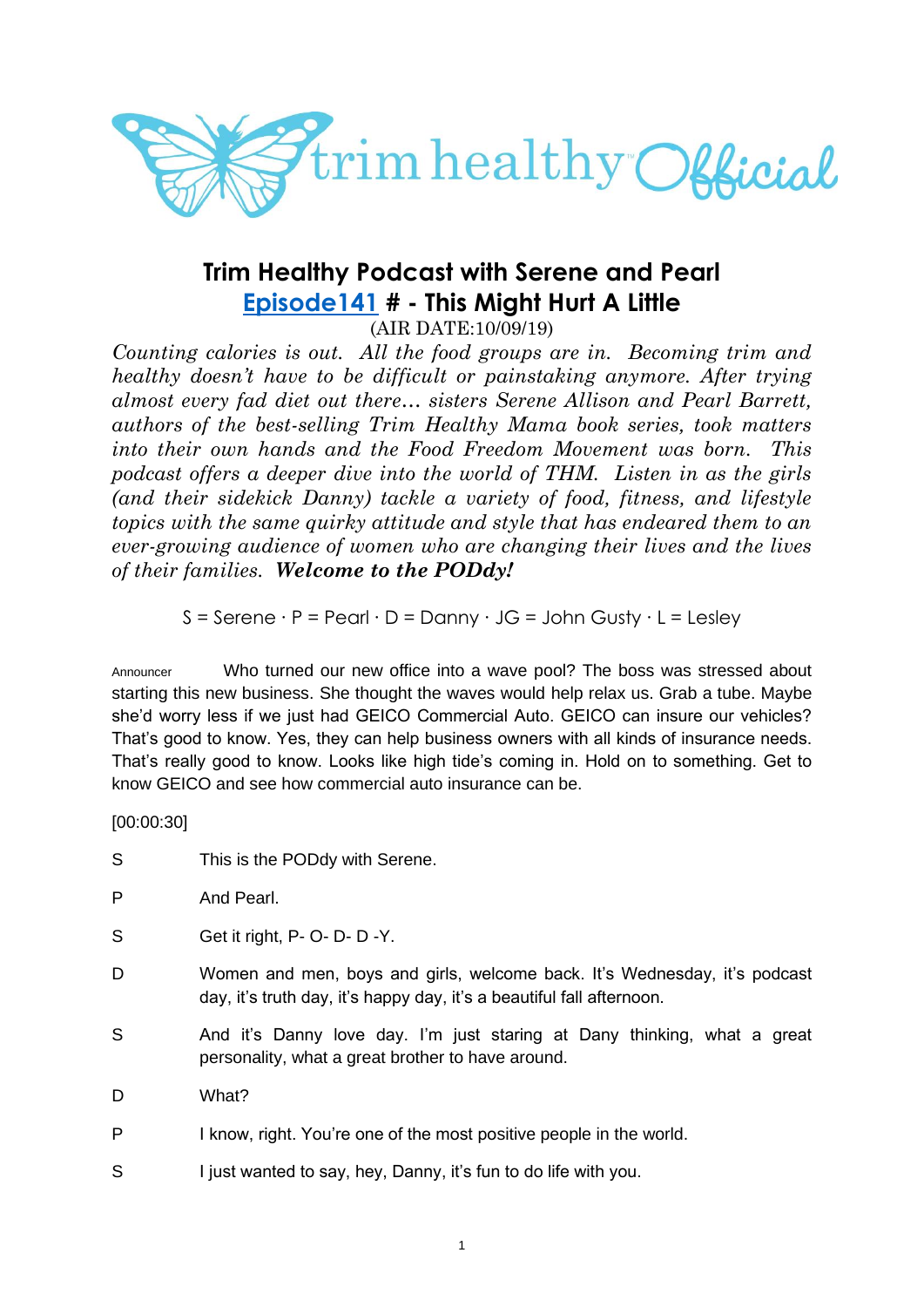- P And when you're not in your wife's robe.
- D Oh, it's dark clouds.

# [00:01:07]

| S          | But that's even fun too.                                                                                                                                                                                                                          |
|------------|---------------------------------------------------------------------------------------------------------------------------------------------------------------------------------------------------------------------------------------------------|
| P          | It was still fun.                                                                                                                                                                                                                                 |
| D          | Even in misery.                                                                                                                                                                                                                                   |
| S          | It's really fun. Danny in all those colours.                                                                                                                                                                                                      |
| P          | But that's, what, 1% out of 100, of 99 days of total out there, uplifting, great Dan<br>Dan.                                                                                                                                                      |
| D          | Yes. You've got to tap into that quantum energy, baby.                                                                                                                                                                                            |
| P          | Yes.                                                                                                                                                                                                                                              |
| D          | I mean the proverbial baby, not you.                                                                                                                                                                                                              |
| D          | And then our Lesley Pops and John, Lesley is leaving us to go back to her<br>Ireland.                                                                                                                                                             |
| [00:01:31] |                                                                                                                                                                                                                                                   |
| S          | I pulled up to the PODdy cabin and there she was with her red hair like totally on<br>fire in the sun and a green Irish shirt.                                                                                                                    |
| D          | Green shirt. Camera time.                                                                                                                                                                                                                         |
| S          | And I just felt such deep love for Popsie.                                                                                                                                                                                                        |
| P          | Hey, Popsie, come over here because you're going back to your homeland for a<br>while.                                                                                                                                                            |
| S          | Well, it's not She actually isn't Irish, she's British.                                                                                                                                                                                           |
| P          | No, she's British.                                                                                                                                                                                                                                |
| S          | She should be Irish.                                                                                                                                                                                                                              |
| P          | And we're not going to have you for a few weeks.                                                                                                                                                                                                  |
| L          | Yes, it's just going to be a couple of weeks and I'm going to miss you all.                                                                                                                                                                       |
| D          | Do you know what people say? They always love to hear your laugh in the<br>background. Like you laugh and it comes through.                                                                                                                       |
| L          | I can't help it. I can't help but laugh in the background and I try not to. You know,<br>Tim, our editor, Tim, he said one time It was meant with love and he said, I<br>think when we do the radio show it's kind of cute but I think it's a bit |

unprofessional when you're laughing.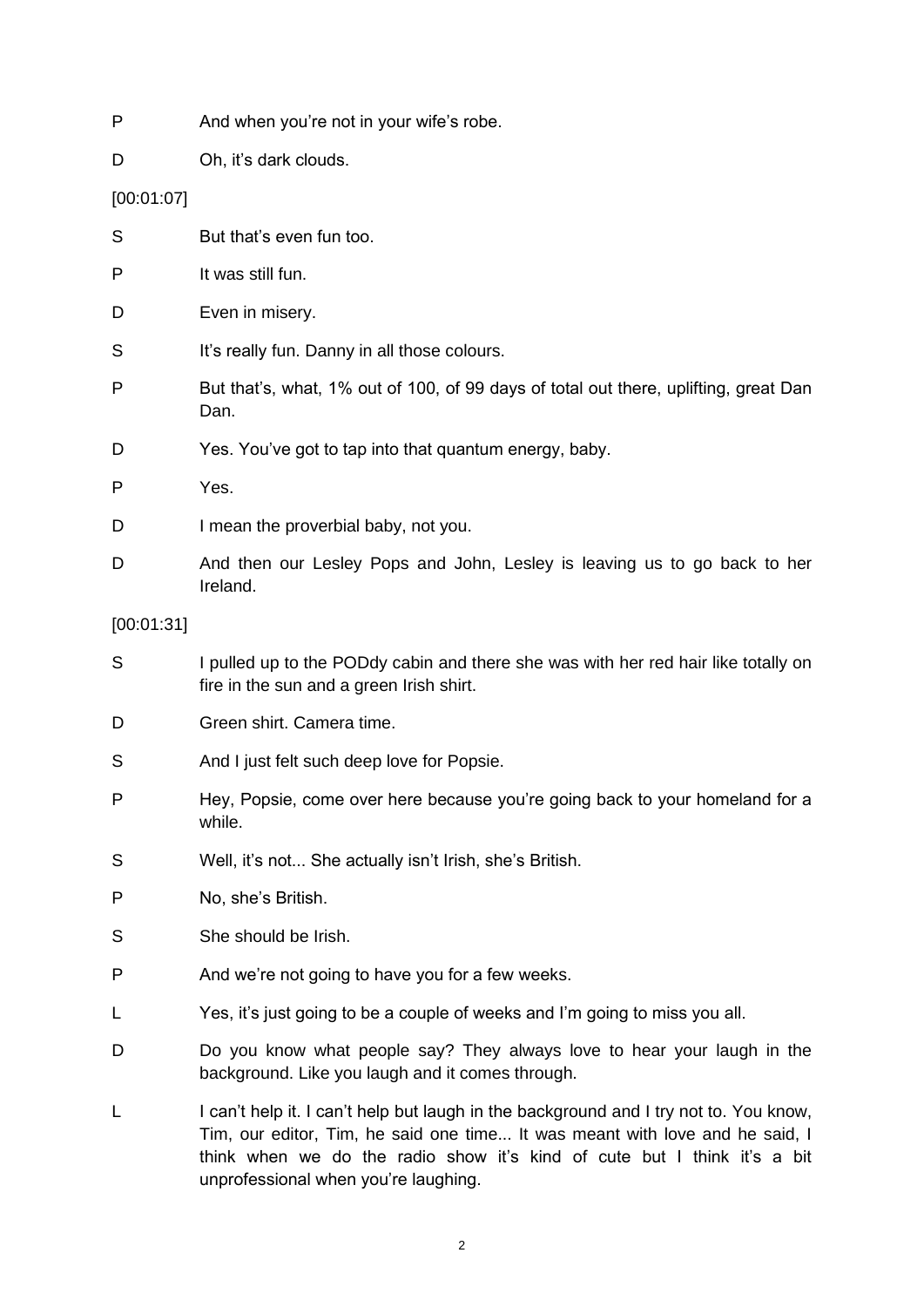P No, it's so good.

[00:02:19]

L I said. I can't. I can't help it. P Timothy, you leave all her laughs in. S Yes, Timothy, that's a... We're going to say this in love and truth to you. We want her laughter. P So, Dan Dan's doing the selfie with Lesley to say bye bye. S Two great personalities. L I was having my picture... Anyway, so, yes, I love being here in the US of A but me and my... P Your pops. L Yes, me and my Pops, we have to renew our visa. S You're going together. L Yes. S It's a Pop and Popsie trip.

# [00:02:51]

- L It's a Pops trip.
- P I love it.
- L But it does feel... I don't feel like it's ever the right time. There's always like a thousand things... You know, when you're getting ready for a trip it just all... As you get closer... But I feel like I have all my ducks in a row and as soon as I sit on that plane tomorrow, I'm probably going to have an epic nap because I'll be like...
- P I know. We've had so many launches, Lesley, and then John was...
- L No more launches.
- P I know. We have to be in launch therapy. That's what we all said today because it's been launch after launch and a lot of them were pushed and fast. And then John got severely injured and Lesley was launching on her own.
- L It was a Leslie launch. It was very different, wasn't it? It was okay.
- P But John's back, thank goodness, but, yes, you...
- S How come, when we talk launch, it's only Lesley? Pops goes out of the name.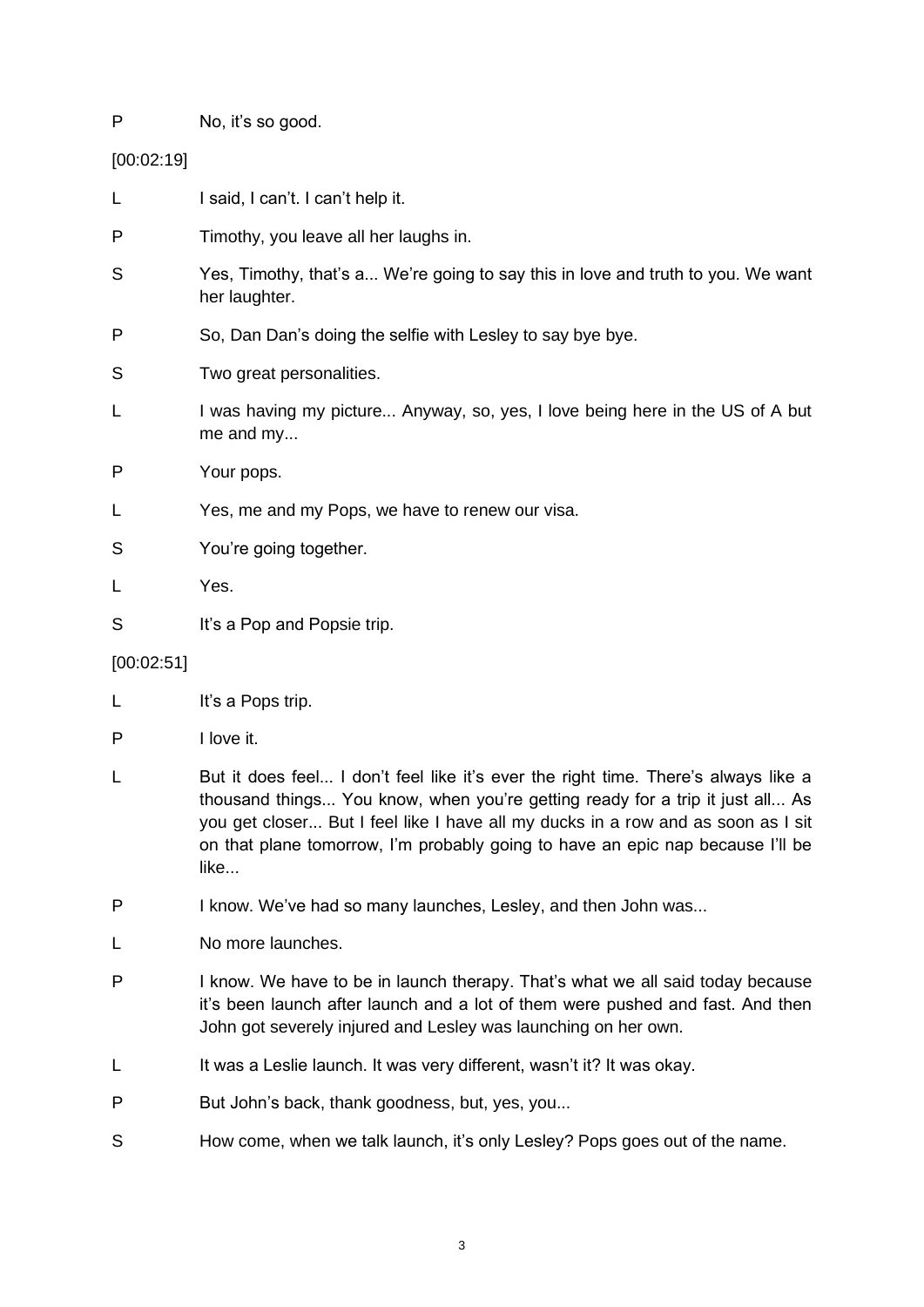P Because Lesley is work, that's her work name, Lesley, but Popsie is her friend name.

## [00:03:39]

- L And Popsie is my PODdy name.
- P And P-Salms is your quirky interesting things you say name.
- L I've got lots of names. Lots of hats, lots of names. But we're going to be a bit delayed because by the... You'll miss me for a few PODdies. I won't be laughing in the background.
- P Yes, you'll be listening.
- L But I'll be listening with you all from...
- P She'll be listening over in the UK.
- L The other side of the pond, yes. All right, love you.
- P Sereney, you've got a good one today. Share your story of what's going on.
- S Well, my husby, he has this thing called a... I actually forget the exact words, if there's any eye doctors out there or anyone who's had this issue in their life, don't... Like you might know the perfect word and I might be stuffing up but it's like a pterygium or something. It's something growing over the eye. It's like a scale growing over the eye and it's from dry weather, agitating things. Like they might call it surfer's eye. It's really, really common in countries like New Zealand with just a lot of...
- P Our cousin's had it.
- S Yes, a lot of outdoor activity and a lot of like cold kind of wind with grit in it. And so, anyway, my husband had this thing. It was like his... Like the lens over his eye was just starting to warp and he started seeing things double, everything was hazy and blurry and he went to the eye doctor and he said, you've got this pterygium and you're going to need to get it removed or it might just like give permanent eye damage. And so he just had surgery yesterday morning. It was meant to be like a go put you under and spend like over 10,000 or like a 3,000, just cold turkey it.
- P Live through it.
- S Live through it. So, he chose the 3,000, you know, good Braveheart man he is.
- D Of course Sam did.
- P Of course he did.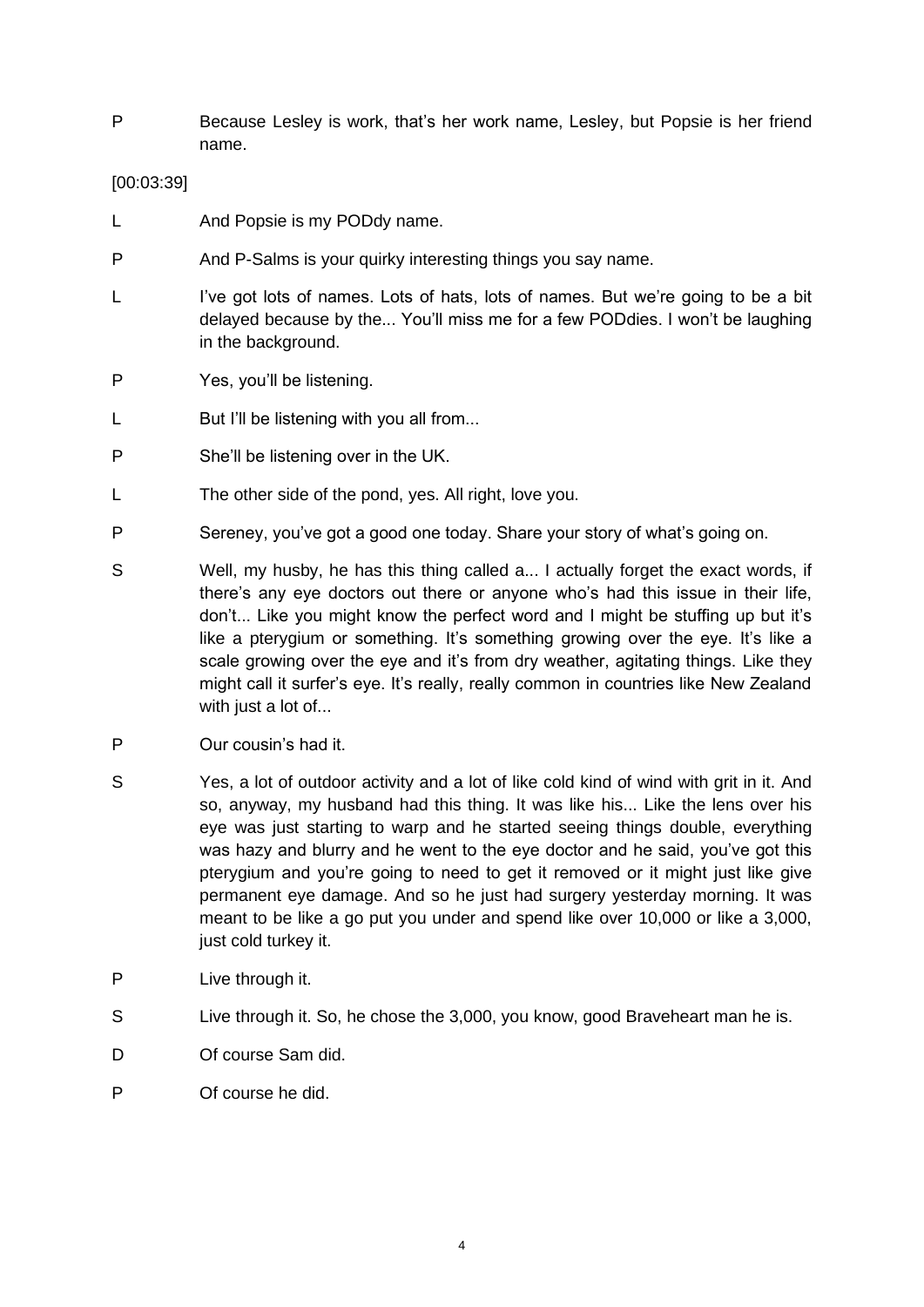#### [00:05:21]

- S So I can spend more money on like, you know, digging holes in our backyard.
- D Sam is saving no matter what.
- S Yes.
- P He would never choose the easier option for anything as well.
- D Never.
- S No. And all his children who have needed surgery, it's always go under the \$10,000, you know, sniff the strawberry like, you know, Kool Aid beforehand and do it all the nice way. So, he's just hard on himself.
- D Yes.
- S But, anyway, he had the eye surgery and he is just in so much... Like he's doing it well. He's doing it well.
- P But it's pain.
- S But it's a lot of pain.
- P John knows because John had surgery.
- [00:05:52]
- S But it was good pain, right, because this pain is actually sight for him. This pain is sight and he had to have a scalpel cut into his eye but that was actually sight for him. That was actually sight. And it made me think. It made me start thinking, hey, maybe we've got lenses that have got issues. They're not the right kind of lens, they're growing over our eye, they're like a scale and they are making us perceive everything around us in the wrong way, the way it shouldn't be perceived, and we need to get it removed and it's going to hurt and be uncomfortable and to see things differently, we're going to sound woo woo to ourselves. We're going to... It's going to be uncomfortable to even hear our own thoughts back, because we'll be thinking differently. But that's going to be true sight for us. And then that started making me thinking of you guys and the Trim Healthy Mama journey and maybe you've got lenses over your eyes. You see yourself, you see your whole world around you because of the way you see yourself in such a way that it's blindness, it's not sight, and you might need to get that removed through a new lens and that's not going to be necessarily fun.
- P When the hurt...

[00:07:07]

S But it's going to be sight.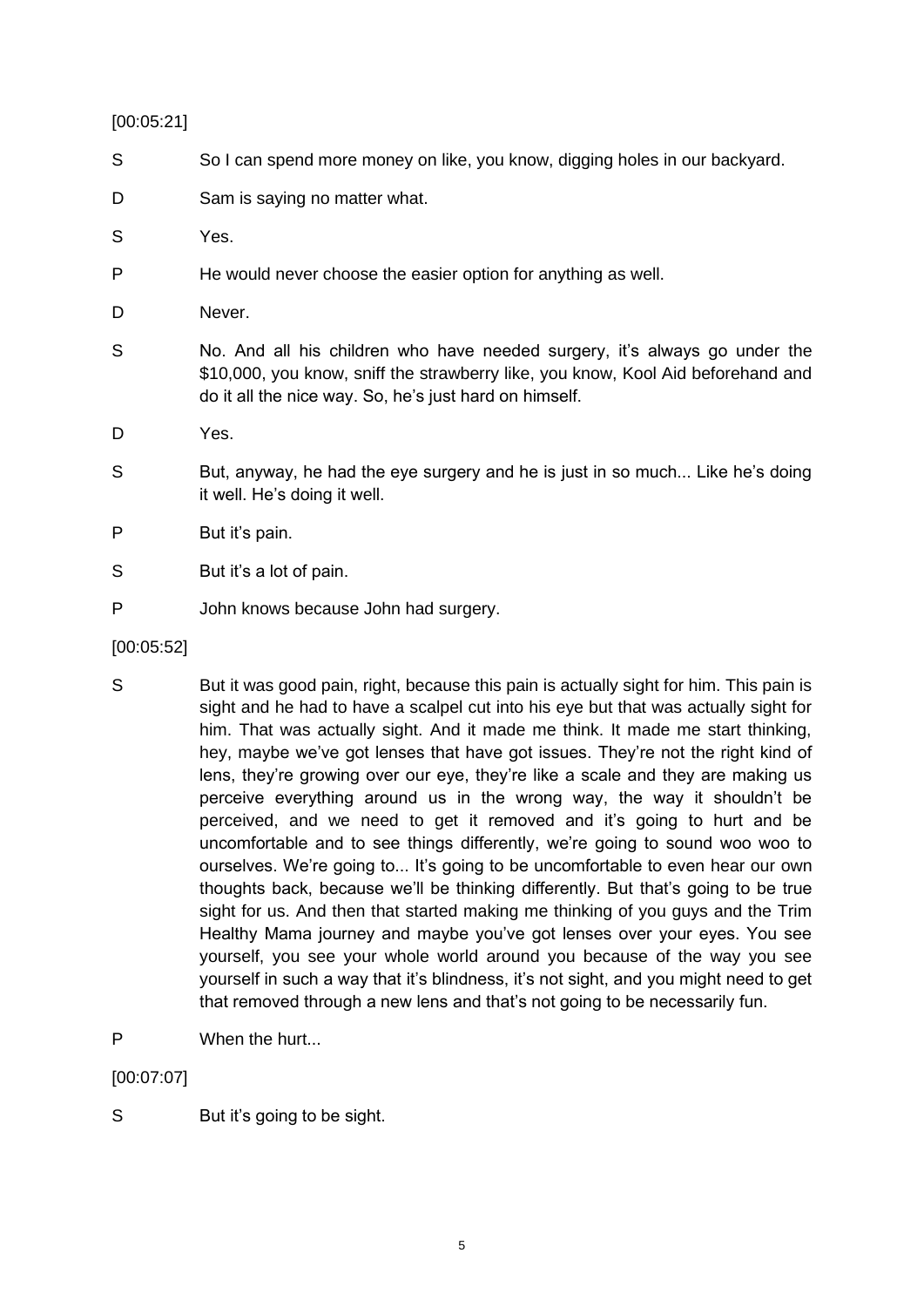- P Hurt's so good, right? When the hurt is a good thing. You know, I sometimes... On the groups I see people and they've just come to Trim Healthy Mama and maybe it's detox or maybe it just seems overwhelming because the life before is no longer there, it's a whole new world of eating and at first that's actually hard.
- S Yes.
- P Right, Serene, you and I can say it's easy, what are they going on about.
- S Yes.
- P But we've been doing it for years. We've been seeing differently for years. What about when you first see differently? It hurts. Everything you knew has to be uprooted and changed. So, even protein-centred breakfasts and taking five minutes to make it, all of it, ouch, it hurts, I'm so used to the other way. So, I feel like, yes, we need to give grace to those people but if you're going through that, it's a good hurt. It's a new lens, right? A new healthy lens.
- S Yes, it's a little bit of a surgery. So, go with the uncomfort and know that it is sight for you. You know, and it may be just even a lens... Maybe it's even subconscious, you don't even realise it but just have a little digging and think about the way you see the world around you, the way you see you. Maybe you're used to thinking of yourself as a failure, you know, as overweight, as this, as that, as the person who can never quite get it right, as the person who is full of shame and doesn't really have many good memories and...

[00:08:33]

- S All of this is a lens but it's not bringing new sight to you. It's actually darkening your life and so it's blindness, it's not light. And so maybe you need to have this lens changed but in the process of that, thinking's going to be uncomfortable because you're not used to those thoughts. It's going to be practice and it's going to be falling down and it's going to be practice and it's going to be rehearsing things to say and it's going to be saying new things and it's going to feel like..
- P That's true.
- S You know, how it's like when you start concentrating on swallowing and it's like really difficult?
- P Yes.
- S So, you might have to concentrate on reshaping the way you think. It's a new lens. Start thinking I'm so wonderful. I am not overweight, I am becoming the perfect weight.
- P Yes.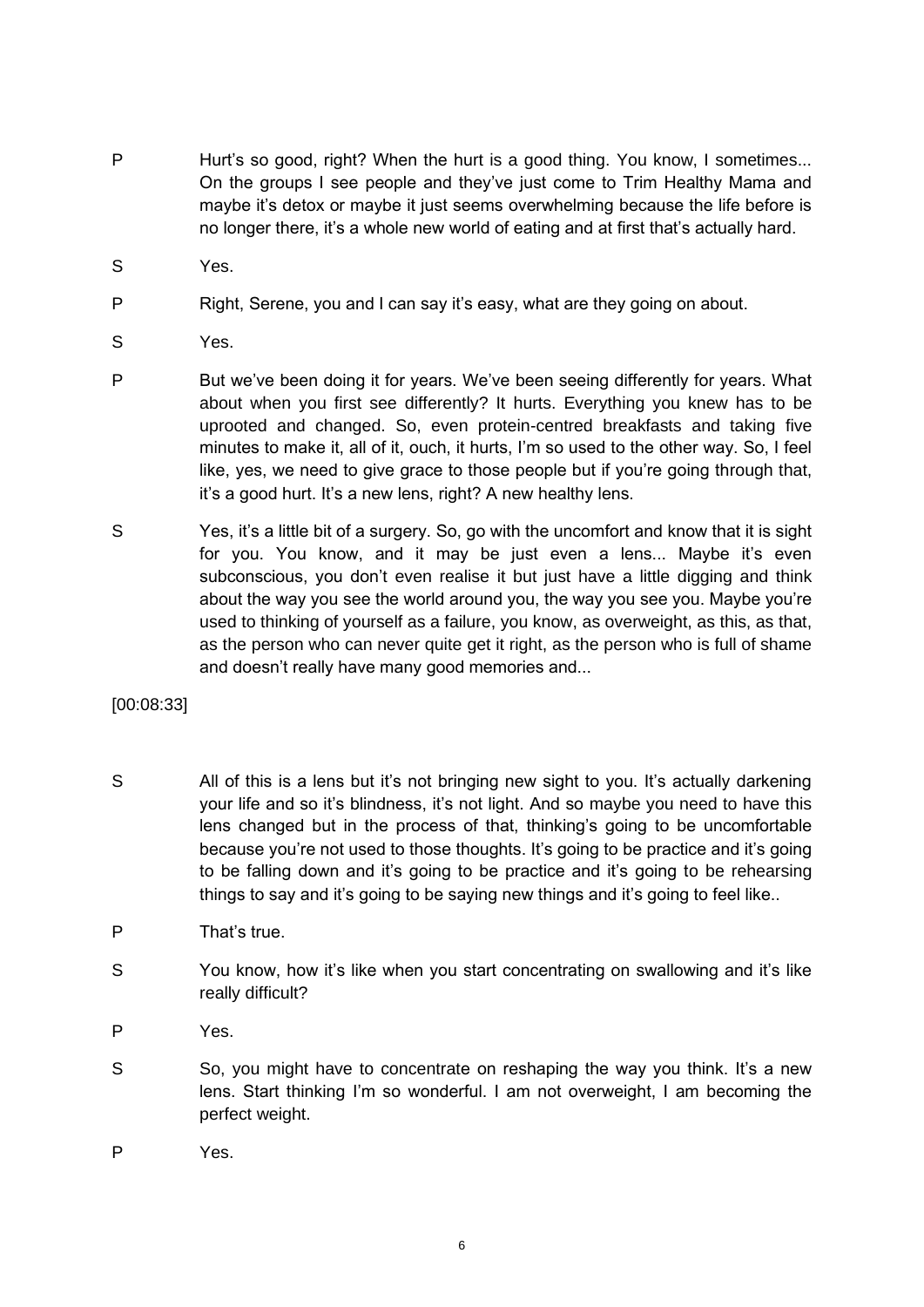S Elike it's a new lens. It's like looking at it the positive way instead of looking at the failure of it. No, look at the journey of it because that's what you're actually on. You know, my past doesn't define me. You know, I am totally moving forward. I'm just moving forward. I'm all about present future. And so, I mean, it's just a new way of thinking.

[00:09:35]

- S But that's what I have to say because I've just been watching my husband, thinking about it. You know, wow, like he couldn't just go on. It was actually at... Kind of a little bit okay. Like it wasn't a terrible discomfort, terrible, terrible, it was like something where he kind of got used to the agitation and the gritty feel in his eye but thinking of that surgery without the \$10,000 and going under or whatever, it was... He felt like cancelling, you know, and keeping the old lens.
- P Yes.
- S Keeping the scale. And you might think, hey, I just feel like cancelling, giving up all these positive thoughts and scriptures and all this kind of stuff because it's woo woo to me, it's like concentrating on my swallowing, it's like all new. It's all painful. Don't give up, it's your sight. It's your moving forward. It's your clarity.
- D Would you sell one of your eyes for a million dollars, Pearl?

P No, Dan.

D Would you sell one of your eyes for a million dollars?

#### [00:10:26]

| S | No way.                                                                                                                                                                  |
|---|--------------------------------------------------------------------------------------------------------------------------------------------------------------------------|
| D | Would you sell an eye for a billion dollars?                                                                                                                             |
| S | No way.                                                                                                                                                                  |
| D | Not a billion dollars?                                                                                                                                                   |
| P | No, I wouldn't. My husband probably would.                                                                                                                               |
| D | I wouldn't do it for a billion. I would never sell one of my eyes but better to do that<br>than to approach your life with the wrong perspective. You know? Because like |
| S | You're giving up your eyes. You're giving up both.                                                                                                                       |
| D | You're giving up your sight and you're You know, the eye's the lamp of the<br>body, right?                                                                               |
| S | Yes.                                                                                                                                                                     |
|   |                                                                                                                                                                          |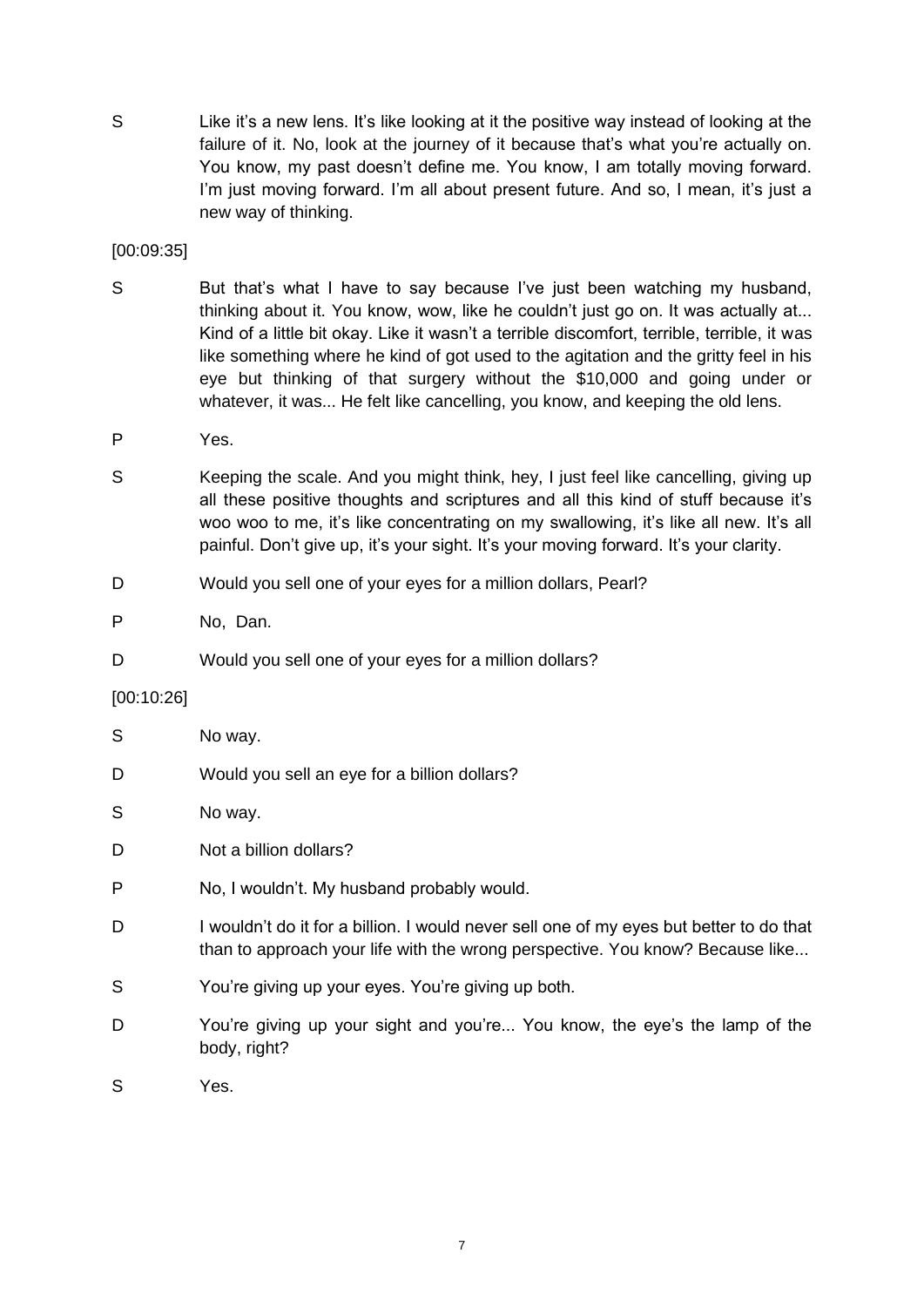- D And if what's going in through it is darkness, it's like everything is dark and, you know, you're right, the approach of... I mean, because if you go down this path of like growth, like if you're the type of person who wants to go from success to success...
- P And you are, if you're listening.

[00:11:16]

- D If you're listening, you are. Welcome.
- P You totally are.
- D Yes, like it does... I can say like I probably started thinking about personal growth, really thinking about personal growth... Because in my past it was kind of like this external like destiny-centred growth, like if something happens to me it's from the outside and it's just meant to be and I do nothing and only for about the last three years have I said, you know, I'm responsible for the course of my life and I'm taking ownership over that and I'm going to... What do I want to build? And it's been the hardest of all time.
- P But has it been the best?
- D It's been the most rewarding.
- S Has it been beautiful?
- D Fulfilling. I feel like I just got to planet earth three years ago. I just got here.
- S I feel that way too, Danny. I'm so glad to be 42. I so don't want to go back to 14. And I really hope that my children at 14 are at my 42.
- [00:12:18]
- P Case in point, Serene. You found... And this is huge for me, okay, I cried. I cried last night. You found a whole bunch of videos that our mum had taken because, as a lot of you know, my house burnt down a couple of years back. Every picture I ever owned, every video, and I had done all the videos of my little children growing up.
- S You were scrapbook queen.
- P I was scrapbook queen. All of it burnt. Nothing. I had nothing, except... We found some pictures online, so I had a few of those. Serene called me yesterday and said, Pearl, come over here, come over here. She found videos that my mum had taken and my little kids were on there. I just cried and cried. I saw them. It was like me holding Meadow, my first child, and, oh, my goodness, but this is so interesting, Serene. I saw the old me, the old lens that I used to wear that took years to change. But now my lens is completely different. It was... Charlie and I, we were standing there and we were trying to find our first...
- S Mum was saying, so what's going on in your life.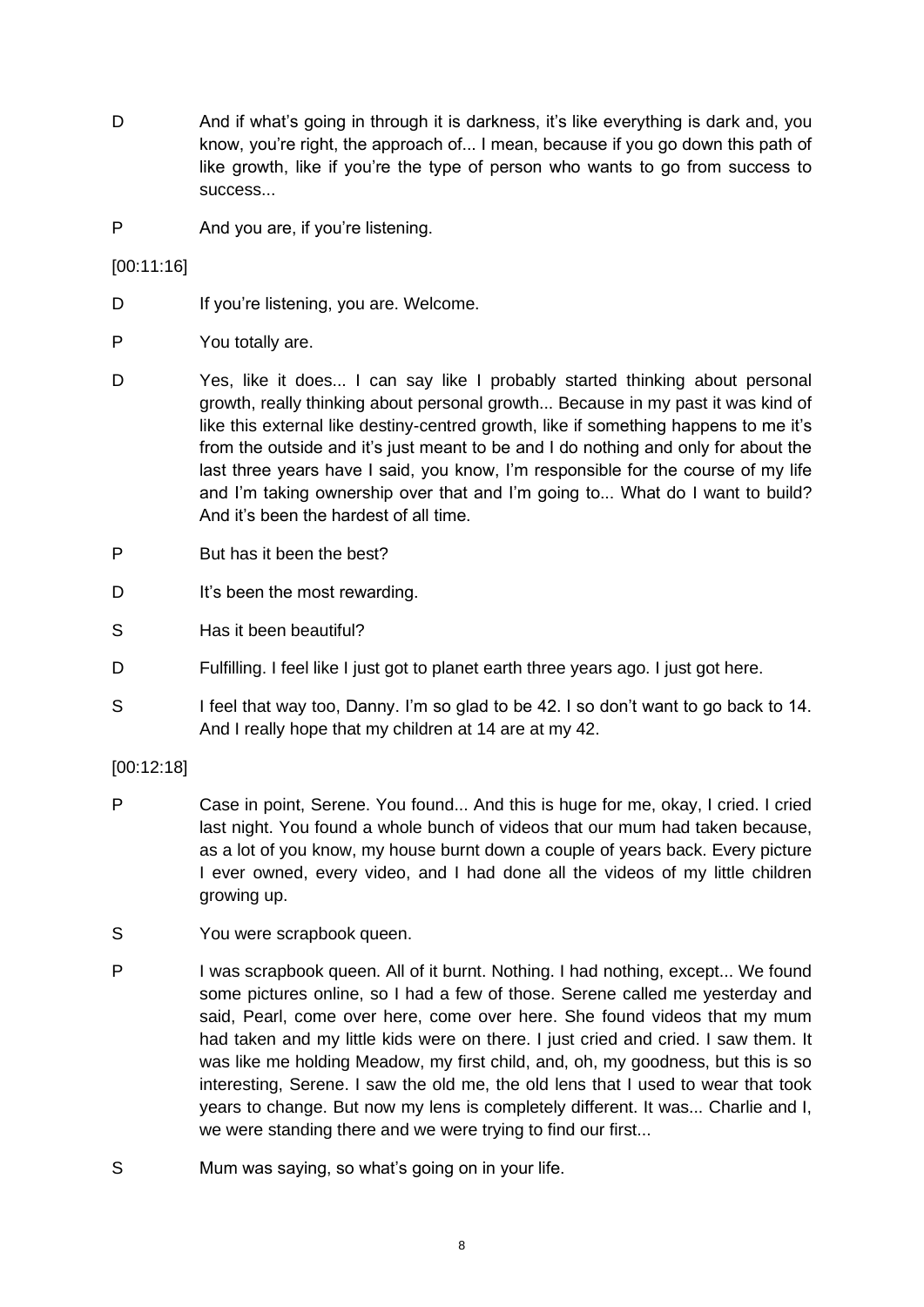P Yes, what's going on in your life. So, there we were, standing there. I said, oh, well, we're looking for a home and we're looking for land and that's what's consuming our thoughts. But it's really stressful, looking for a home, you know. We have to look all the time and that's sort of what's taking up our whole time and it's really stressful. And I looked at that girl, that twenty something year old girl and I thought, you poor thing, you poor little thing with the wrong lens, why did you say it was stressful?

[00:13:39]

- S You were... Look at your life. You've got that beautiful baby and that good husband and you were focussing on the stress of the joy of finding a home? I wanted to be nice but I wanted to say, you idiot.
- S But guess what is great.
- P I looked at myself, like an idiot. I'm like thankfully I don't say those sorts of things now. Although this morning I said something and God just reminded me, don't be too proud, Pearl. I was saying... I was moaning about all the launches we've had to do at Trim Healthy Mama. But, anyway...
- D Wait a minute, though, this is kind of like one of those moments.
- P Man, I was just being proud and then I realised, oh, Pearl.
- D This is one of those moments, like 20 years from now, like was I really grieving that I was launching awesome products and...
- S Exactly, Danny.
- D Like what?
- P Exactly.
- D It's the same with the land.

[00:14:24]

- P Yes. You look at the children of Israel and they go around and around and make the same mistakes. I always think they were morons.
- D Yes, they... Those people.
- P They were morons.
- D Oh, yes.
- P Hey, you're listening to the PODdy with Serene and Pearl and I'm Pearl and who are you?
- S I'm Serene.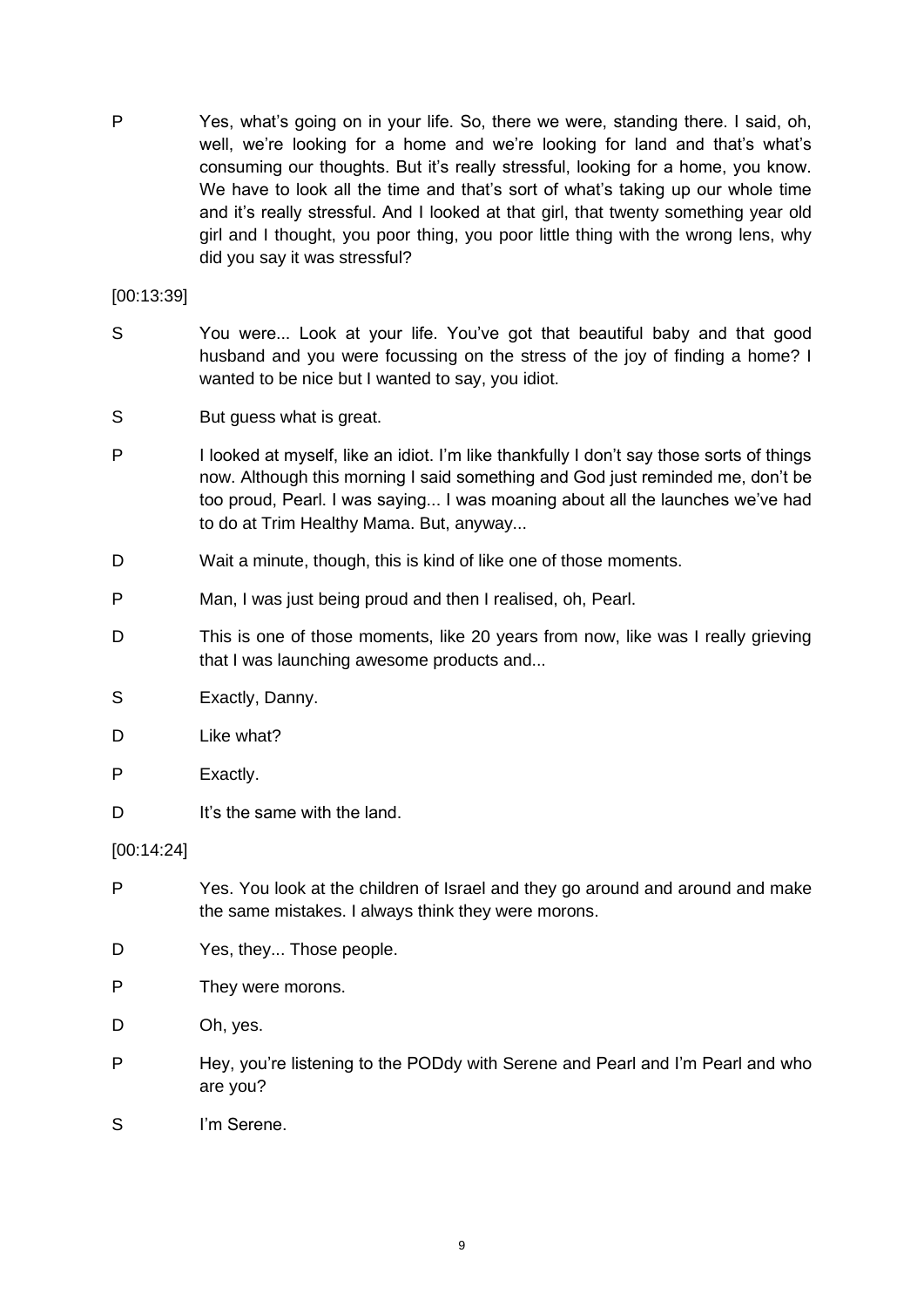- P When it comes to kids' books it's hard to find new ones that are educational and entertaining and beautiful. It's hard. So, you get stuck reading the same books over and over and over and that's where Literati Book Club comes in. It changes things up. It makes them fresh. It keeps your kids excited about reading.
- S Literati curates unique books from small publishers around the world and then they package them in these beautiful boxes which helps inspire your child to fall in love with the magic and the mystery and the fantasy and my two little girls, Havey and Breezy, were sent this box and Lesley Pops had sent ahead their age and whatever, so...

#### [00:15:19]

- S You would have thought it was Christmas Day, right? It was this prettiest gorgeous like thematic box. It was just so like utopian-looking and they opened it up and there was like little treats and little gifty things. There was like a mystery pen that wrote in invisible ink and...
- P And there was a personalised note with their names.
- S Yes, so they could put their little sticker with their name on every book. I couldn't have chosen them better myself. They're actually... What they do have, they put this box together is they get these five teacher-approved books so that you know they're going to be educational or not just slip slop, and if you don't like the book, they have a pre send back addressed box so that you can just... It doesn't cost you anything, it's free, and you just put the books you don't want back and then mail it away. But I liked all of them. I kept all of them.
- P Listen, we all know... It's a fact that children who read books have better vocabularies and longer attention spans. That's quite... Everyone with kids, they need Literati.

### [00:16:16]

- S And it gets them off the screens, people.
- P I know.
- S Like I'm very strict about screens but still, still my children are like, well, it's the afternoon or it's raining, can I...?
- P Literati mails five teacher-approved books to your child every month and each book is based on a theme, like the spirit of adventure or the animal kingdom, and it also contains exclusive original art and that beautiful personalised note.
- S They were beautiful, these books. And, yes, they have a beautiful poster that they sent my little girls and they... It was so pretty. They've put it on their wall.
- P So, because you are our Trim Healthy Mamas, Literati is giving their best offer available anywhere. To get it, you have to go to Literatibooks.com and the promo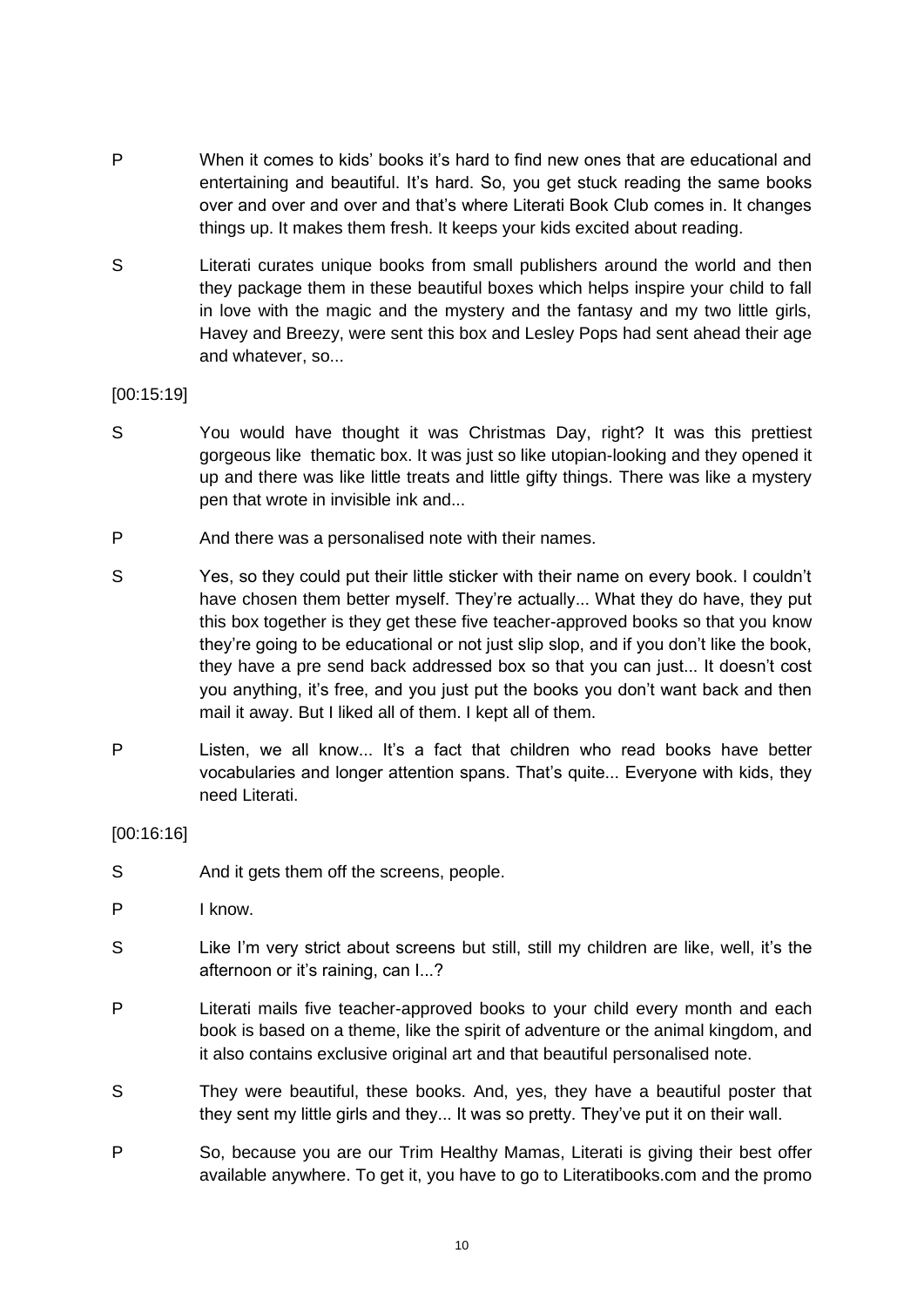code is trimhealthy for \$20 off your first box, plus a free backlight pen for kids three and up.

- S That was the mystery pen.
- P So, listen to it again. For their best offer anywhere available, for you guys, you Trim Healthy Mamas, Literatibooks.com, promo code trimhealthy.

#### [00:17:19]

- S This is the PODdy with Serene.
- P And Pearl.
- S Get it right. It's P- O- D- D-Y.
- P I think I have learned. I've put on new lenses, though. Like Lesley was interested in one poddy we talked about... You know, whenever Lesley asks me how I am, I usually say great, fantastic, I'm doing well, because I am. What is there that's not going great but little challenges to get through, right?
- D Yes.
- P But people used to ask me if you're great and I wanted to be very honest and authentic, so I would always say, I'm okay or I'm making it through, these were my ones, or, you know, I'm better than some, not as good as others. That was one of my lines. I had a whole bunch but none of them would be good, great or excellent because I felt that was a lie.
- D Yes.
- P Because there was always some sort of thing I was going through, right?
- D Yes.

#### [00:18:08]

- P But you know what? I refuse that junk. I am great. I am excellent. I am blessed. So, if someone asks me, even on a challenging morning, how are you, I'm going to say, I'm so jolly good, it's incredible.
- D Yes, lose your mind a bit. You know, in the south... Like false humility is so rewarded in the south, especially like where I came from, in the trade industry. Like you'd be like, how are you doing? Oh, man, I'm getting by.
- P Yes, I'm getting by.
- D I'm all right. I guess I'm doing fine. We'll see, though. You know, and it's like... You know, and I started like mimicking that and...
- P Yes, it rubs off.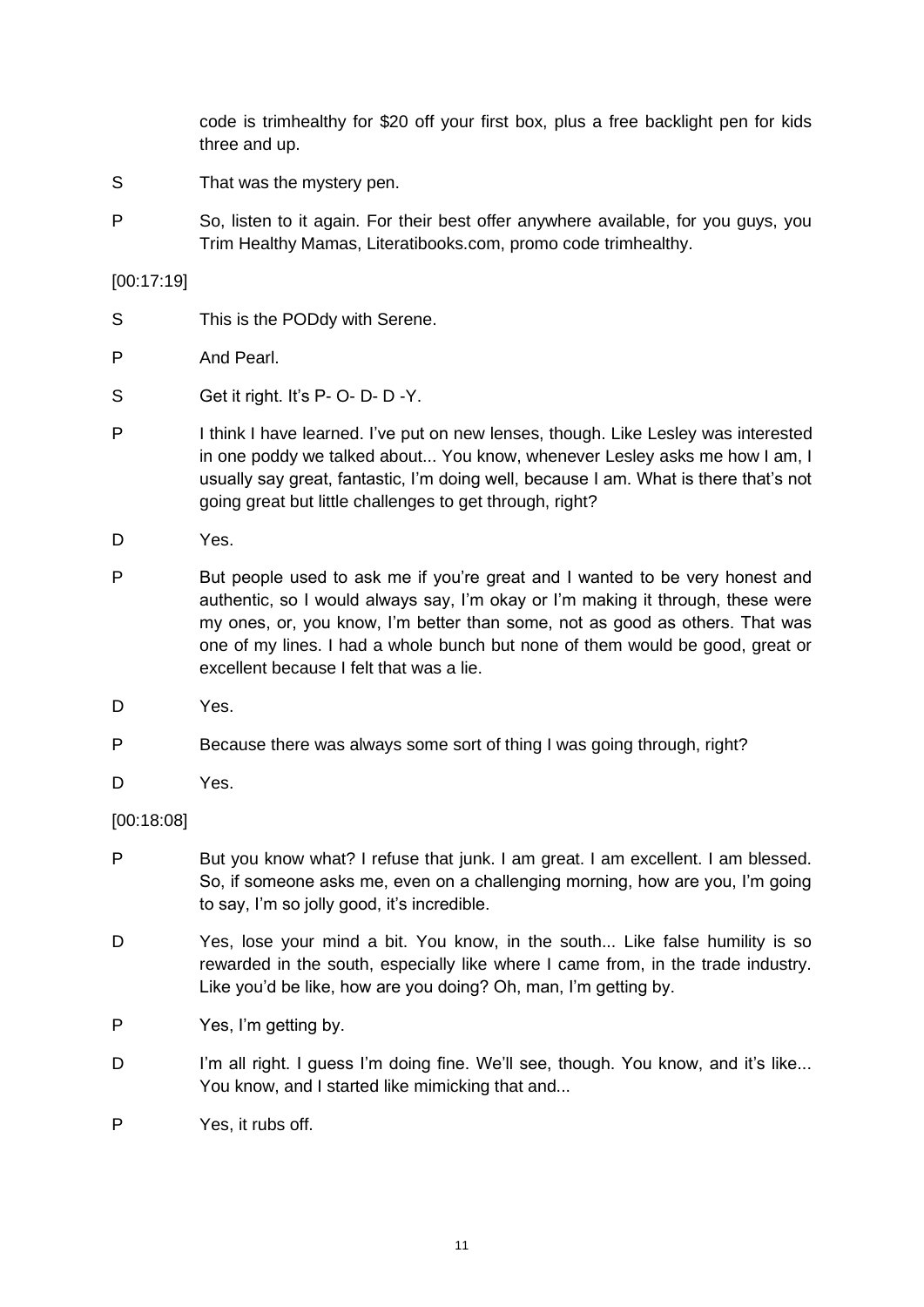D It does rub off but it's so like... It's really powerful when you just get a little absurd. Like when you first start... Like, again, just a plug for personal growth, like just give yourself permission to get into growing as a person and like seeing things differently and... I love how Serene's always reading something. You know, like, yes, she's a leader in the health world and all that but... And yet week in and week out she's got her little book with her, her notepad, and she's been taking notes and she's been reading and learning all week long and it's like... And Pearl does the same thing and, you know, like that is a cool thing and it's a hard thing because you constantly are facing fears and you don't get to stay the same. You don't get to hang onto your little precious...

#### [00:19:35]

- P But it's so good. I almost love and open to the pain now because I know the pain is good. Like Sam's going through that sight thing and... I was over there at Serene's house yesterday and he's like Serene, bring me a cloth, please, for my eye. You know, he was really going through... And I thought, oh, man, it's tough but his sight's going to be better. And now I'm almost like, oh, I know this is sort of going to hurt but this is sort of really exciting. That part of my life, I didn't know that was sort of dragging in the dust. You mean I'm going to get to rip it off?
- S And let's...
- P Bring it.
- S And let's look back and have our lens looking back, redeemed as well. Because, you know, you were thinking you were the idiot and I thought I was a major idiot as I was looking back, and I was just so glad that almost like my roof was my children's floor and I was seeing things that I struggled with that they're not struggling with because it's like, you know...
- P Yes. Pass it along.
- D Yes.
- [00:20:24]
- S The generations are just... It's just... There's more learning there and there's more growth. But I started thinking of myself as an idiot and, no way, I'm going to look back on these memories and say, ha ha ha. Like as I was looking at the children, you know, toddling and then they're riding their bike on these memories and then all of a sudden there's like pictures of them, you know, with their new girlfriend or boy... You know, it's like the growth. I started looking back at them and instead of like cringing at them...
- P Okav.
- S I started, no, I'm going to have a new lens about my memories and say, ha, growth, that proves growth.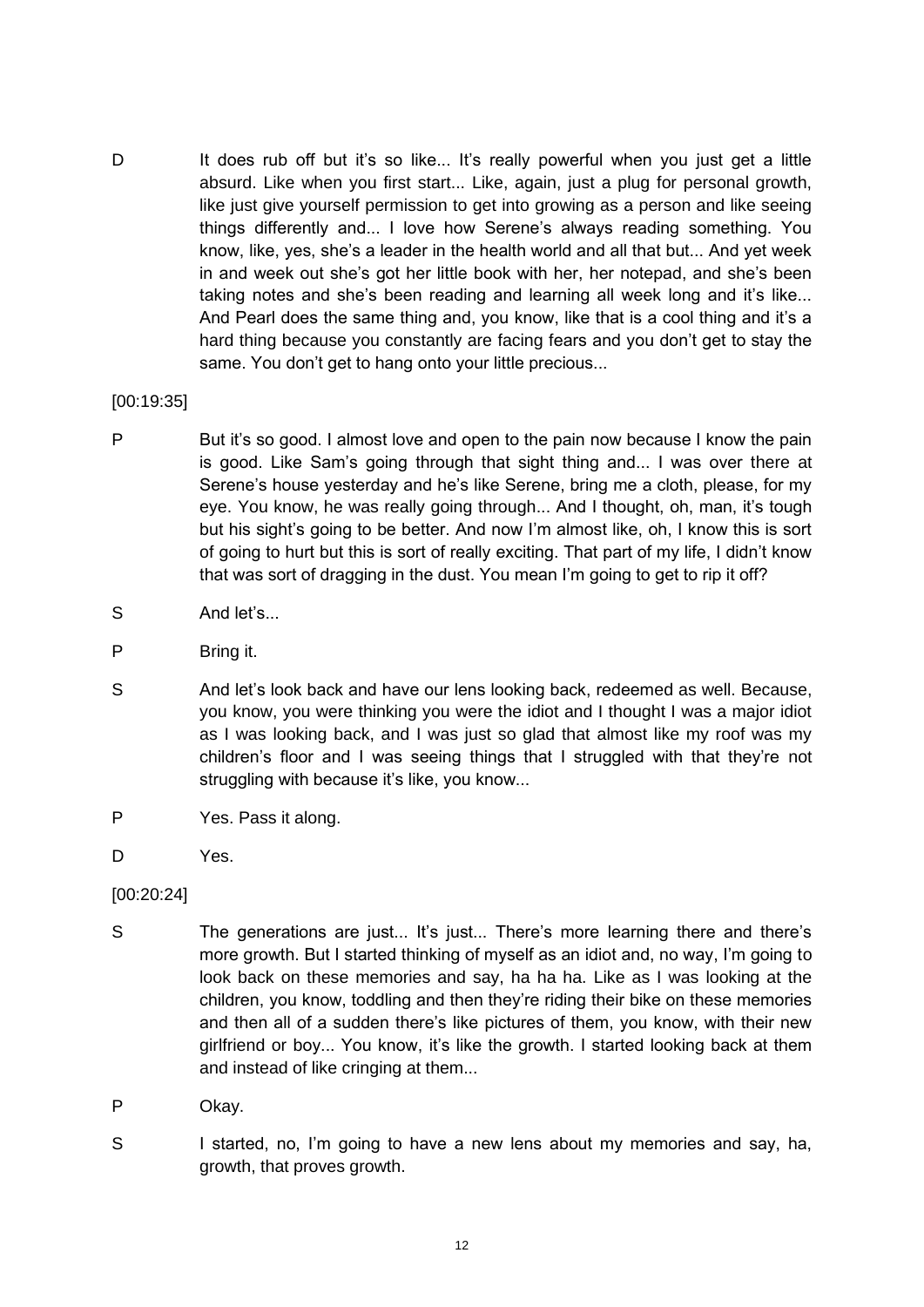- D Yes.
- S Oh, that one proves growth, oh, how exciting. So, I started feeling a little bit like... At the beginning of those watching memories, like, oh, don't remind me, I don't want to go back there.
- P Yes, that's what I felt like, yes.
- S But then at the end of it I was like, really, oh, show me another way of growing. Oh, let's look at another example where it proves that I've grown.
- D Yes. My son is 14 and when I was 14... Like, okay, he looks like a scrawny little child to me. Like he's tall, he's a big boy, you know, he doesn't hear that from me, he hears how huge he is and powerful and I can't believe you're so strong and, oh, that hurt, dad. You know?

[00:21:43]

But, yes, like he's skinny and he looks... He just looks like a child but when I was 14, I had a 357 pistol in my waistband, drugs in my pocket, a shaved bald head. I looked like a psychopath and I lived like a psychopath. But that's where my mindset was at the time.

- S Yes.
- D Like where I lived and who was around me.
- S It was your lens.
- D That was my lens but in my mind I needed to be that character. You know what I mean? And that character kept me from getting hurt. You know, he protected me and he was intense and intimidating and he scared other people, you know, because he's not going to get scared. And like I just... When you were talking about how we... Like our kids get it better than us because they get... You know, they get the free teachings. You know, they get like free mentors in their life.
- S Yes.

[00:22:33]

- D I don't know. I just thought about that and how like... How, you know, that person, that thug was not... Like that wasn't real, that was a character I made up.
- P But that thug became this Dad, this father that you have and so that your son can be a kid. You weren't able to be a kid.
- S Look back at that thug and be thankful, wow, look at...
- D Totally.
- S It's almost great to look back and think about that once a thug was there.
- D He throws the ball with his little sister in the front yard.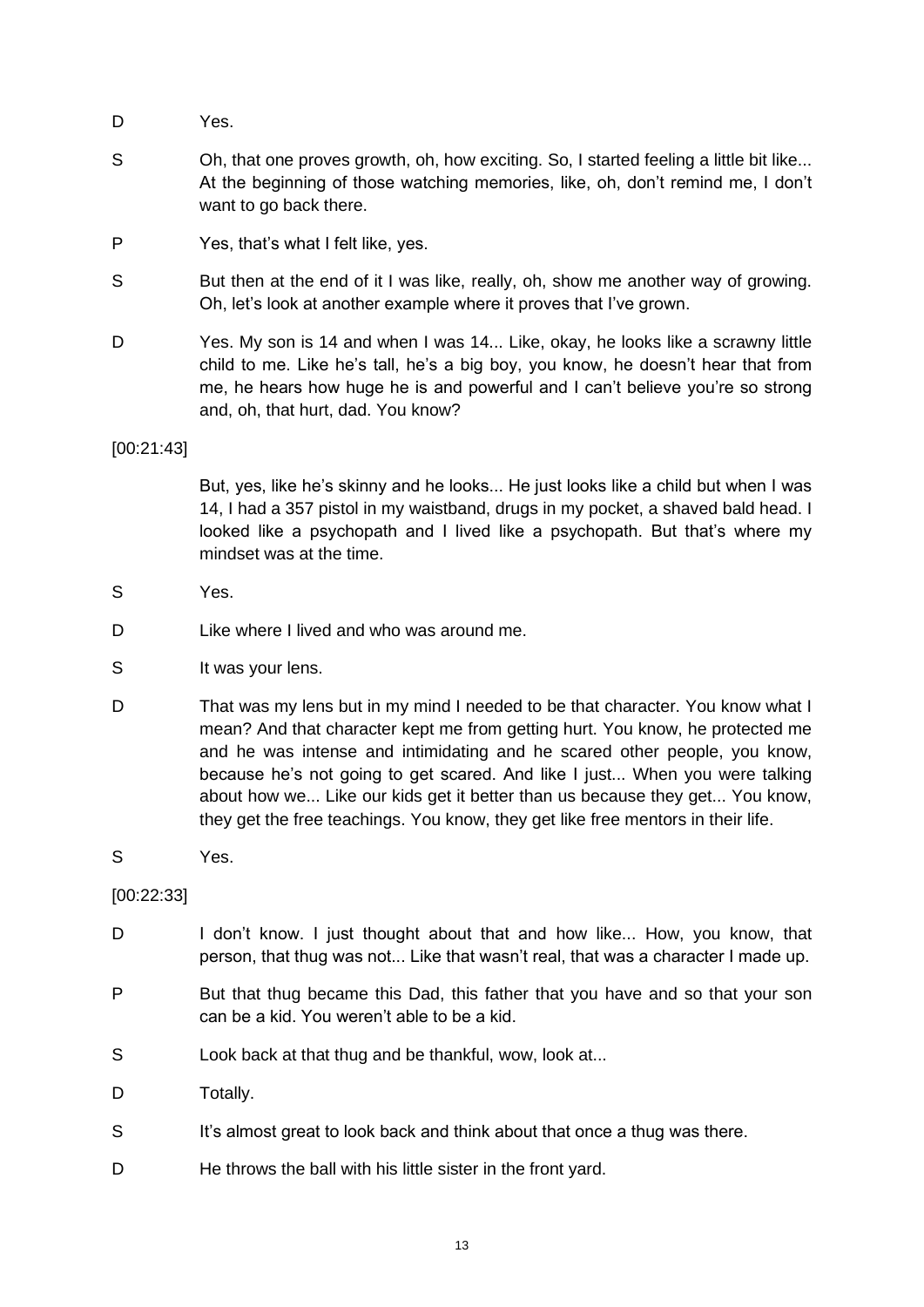- P Yes, and you were selling drugs and...
- D I was selling drugs with a pistol, looking to have to... You could get in a gunfight at any moment. And it's amazing.
- P And isn't that incredible? And that's you being willing to change your lens.
- D Totally.
- P And many times and say, well, I'm not going to be that father, I'm going to be this father. I'm not going to be that husband, I'm going to be this husband. You know?

[00:23:19]

- D Yes, because when I... When he was first growing up, like young buck, you know, always challenging my throne, you know, like my old nature would come up, you know, and I would want to like beat him down. I mean, not physically punch but like verbally let him know who's the man around here and stuff like that and there's a time to be like have a seat, young man. Don't get me wrong, he's a knot-headed teenager, right? But, you know, at the same time like, yes, even as a new dad, it seems like every month I am just learning to be a better man.
- P Yes.
- S So good.
- P You know, and I know there's people listening in right now and you're going through real things, right? Maybe you lost someone you love or maybe you're going through real hard trials and you're like, well, Pearl and Serene, you're just telling us to be Pollyanna and pretending the hard things don't exist. Well, how are you? Well, I'm great. My dad died yesterday, I'm great. I mean...
- D Yes.

[00:24:22]

- P But I don't think we're saying that.
- S No.
- P I mean, if I asked you how you are and, you know, there's been a loss in your family, I'm not trying to say so fantastic.
- D Yes, that's gross.
- P But in a way, God is still good. You are still loved and cared for. You know, it's hard but that's where we've got to just not let the bitterness come in and let that define it. There's grief, like we've talked about here, but grief is a good emotion. It's pure. You know, blessed are they that mourn.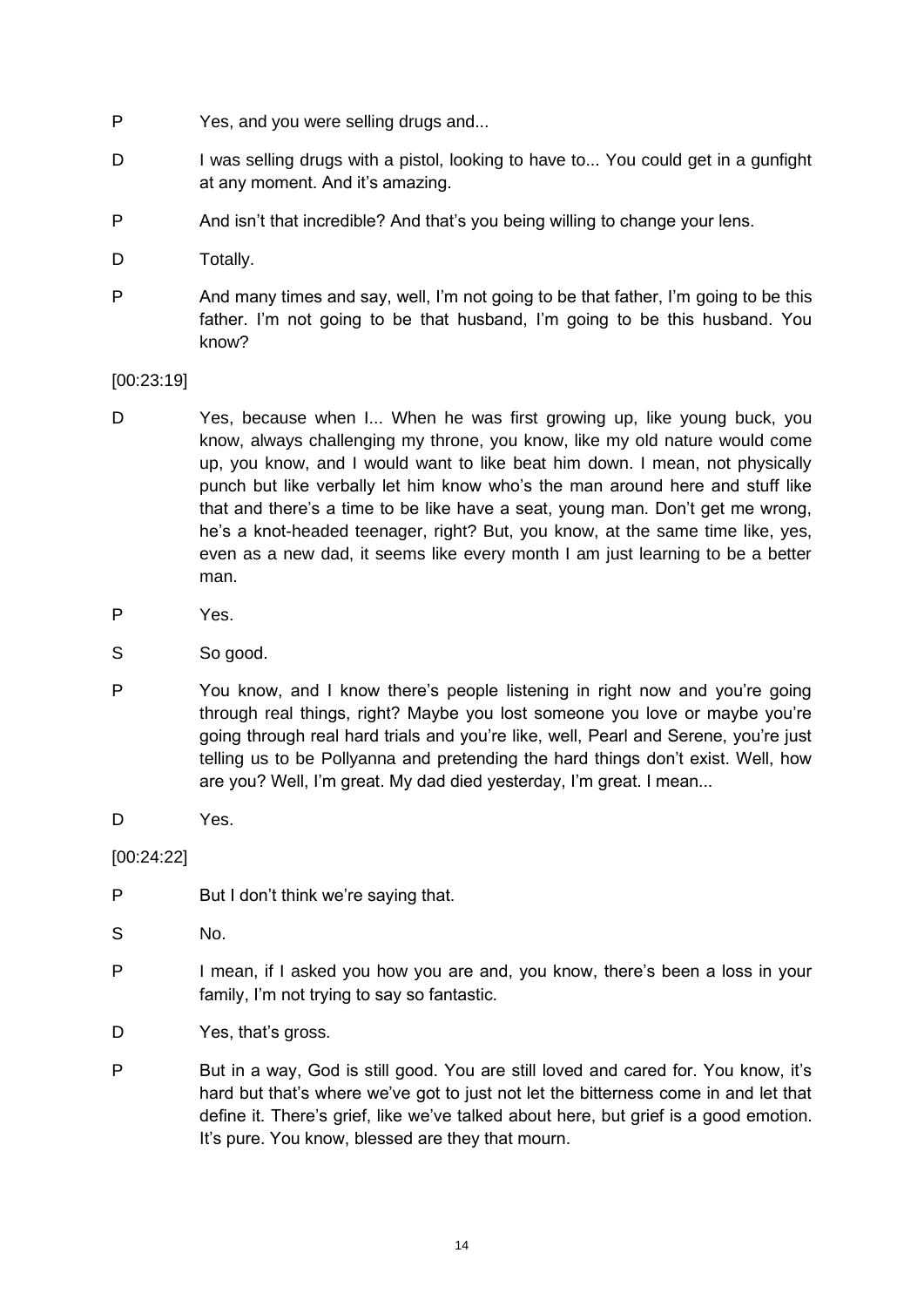- S It's actually healing. You know, in Middle Eastern culture, and that was kind of described in some scriptural stories, where they would hire the grievers to do the really loud wailing because you have to get the grief out. You have to release that.
- P But the... I don't know what the word is for it but when there is no hope, when you decide, well, this is it for me, my happiness is gone, my joy is gone, that's when the lens needs to be pulled off.

#### [00:25:25]

- S Well, look at the lens in some of the apostles in the Bible, you know, imprisoned Paul, you know, and all that.
- P Yes, going through all this junk.
- S Like literally, I mean, he was in prison for so long, he lost his eyesight or, you know, he was... In the end he was beheaded. I mean, there was so much he went through but his writings are, in all things give thanks.
- P Joy.
- S And it was joy and it was like the unsearchable riches in Christ and the inheritance, that He was the eternal life that he's experiencing now and joy upon joy and Jesus inside and the fullness, who fills all in all. He was a whole man, he was a filled man, you know, but he was suffering greatly.
- P It doesn't mean we don't suffer.
- S Yes.
- P I think that we have to choose things. Like now I have my choice of things when someone asks how I am. I have my choices that I pick from. They're all positive, right? Mine used to be all the ones that were sort of more authentic and more negative but now I don't, I refuse to say those.But I think there can be ones that we pull from when we are going through hard times because often we need prayer or often we need to share a struggle or something like that. I remember, Serene, when you were going through rough times and both your sons were struggling for their lives, you know, in the hospital but you had some things that you'd pull from because I would say, how are you today, Serene, and I'd say it in such a concerned voice and you would say, God is still good in my life.
- S Yes.
- P So, that was a truth. You weren't saying, oh, just fantastic but you'd say, you know, Pearl, despite it all He is holding me up somehow. You'd say some things like I don't even know how I'm doing it but He's just encouraging me today.
- S Yes.
- P I mean, those are truths, right, because what we speak is powerful and affects our lives. It affects the lives of our children, all these things.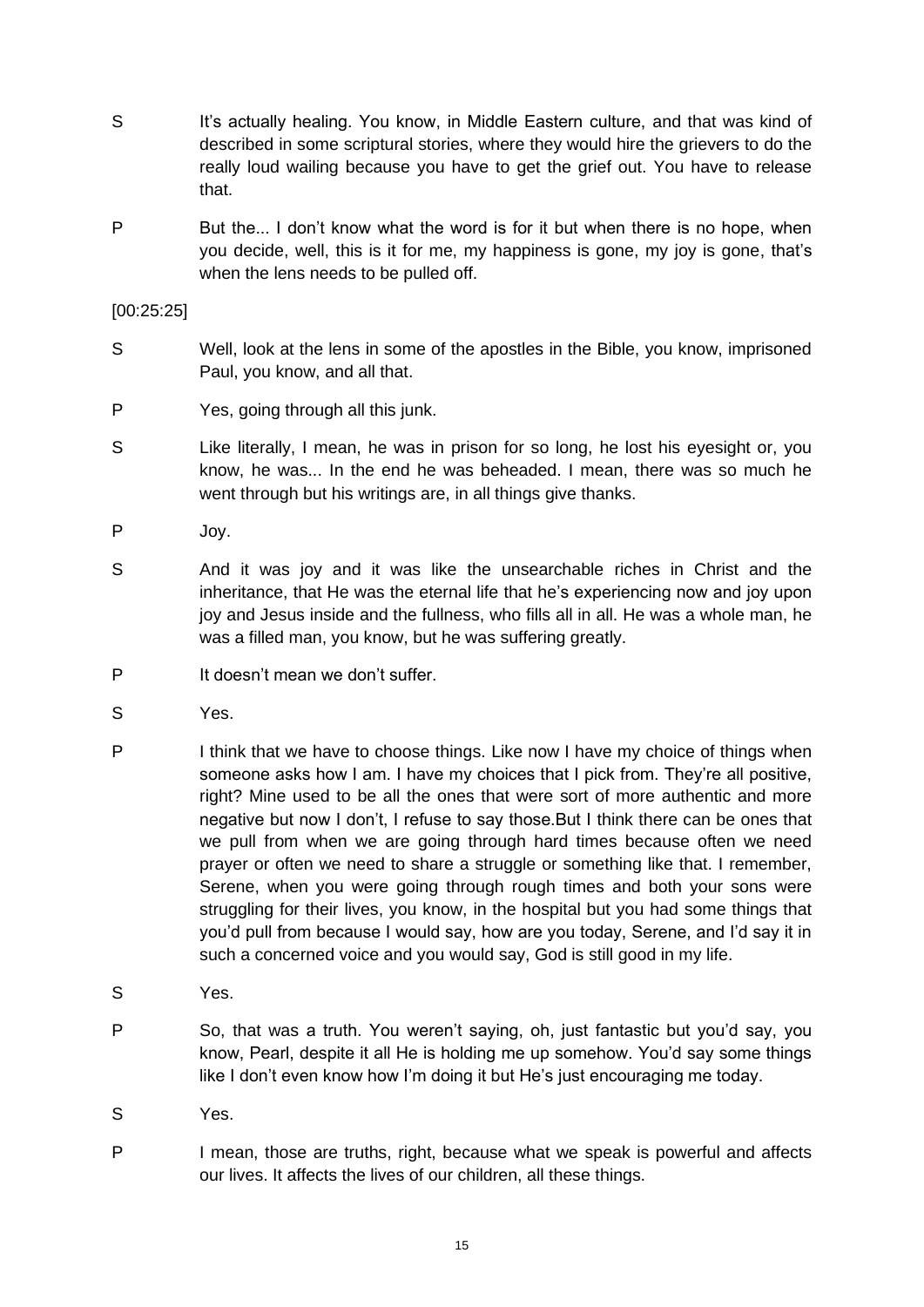- P Hey, you're listening to the PODdy with Serene and Pearl and I'm Pearl and who are you?
- S I'm Serene. Well, your life has just become easy if you have eye issues and you have to like get contacts and all of that. You can do it from the comfort of your own couch.
- P Yes. If you were contact lenses and you find yourself dreading that annual appointment to renew your prescription, then you're going to love Simple Contacts. It's a great new company that makes this whole annoying process simple.

#### [00:27:39]

- S Hey, it takes less than five minutes.
- P You take the test, a very short test. A real doctor reviews it, writes your prescription.
- S It's convenient, it's fast, it's reliable. This has all the brands and types of lenses that you're familiar with, so you don't have to shop around or worry about, oh, will they have my favourites? They will have it.
- P The main thing that we all care about saves you money. The vision test is only 20 bucks. Compare that with an appointment.
- S 200.
- P Yes.
- S I reckon it'll be about 200.

#### [00:28:06]

- P Yes, probably, without insurance around 200 and these days insurance hardly covers anything. You've got to know this is not like a full replacement for periodic full eye health exams. You can go to your full eye health exam with your doctor that you love. You still need those occasionally but do you hear that word occasionally?
- S Yes.
- P The contact lens prices are unbeatable. Standard shipping is free and, best of all, we are offering a promotion to our Trim Healthy listeners. Get \$20 off your first order of contacts at simplecontacts.com/trimhealthy20 or enter the code Trimhealthy20, that's two oh, at checkout. Save yourself time, money and headache. Simplecontacts.com/trimhealthy20 or just enter the code trimhealthy20 at the checkout.
- S This is the PODdy with Serene.
- P And Pearl.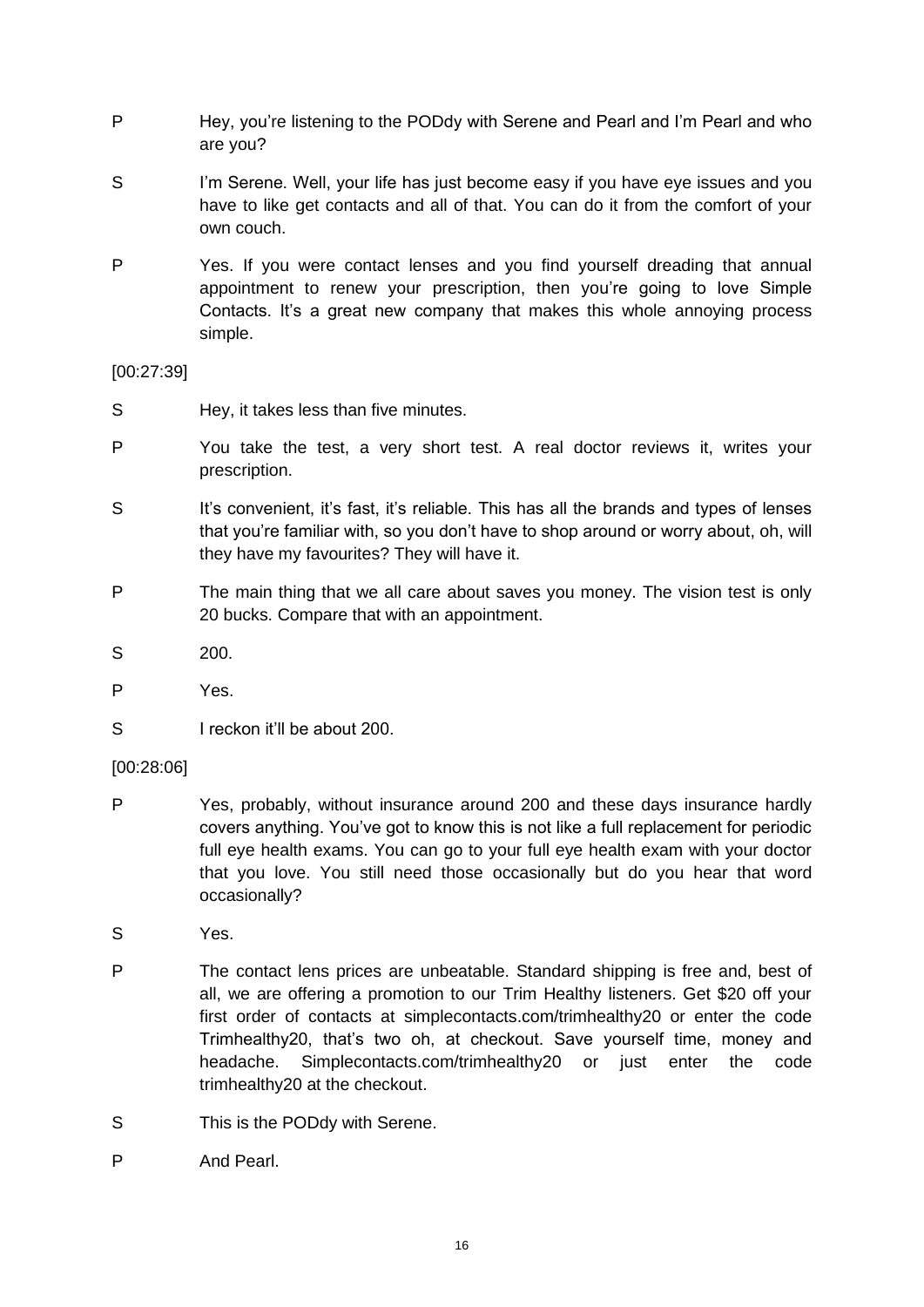- S Get it right. It's P- O- D- D- Y. You shouted out to me. Can I just shout out to another sister of ours?
- P Yes.
- S Because we were watching these family memories yesterday. It kind of just shot our whole day because once you get started, you can't stop and it's just eat all day and watch home movies or something.
- P Yes, that's all we did.

### [00:29:18]

- S There was just no... Nothing else happened. But, you know, we started seeing some memories of our older sister, Vange, and she's always just had an incredible lens of positivity.
- P Yes, she has.
- S It's just like a gift. Other people have to work on it. You know, you grow into it, you know, maybe and she's just always had it. And she'd just given birth to one of her daughters and she was...
- P Her first daughter, Rashida.
- S Yes. And she was... Mum and Dad were videoing saying, how do you feel, Vange, you know, and I think it was a difficult birth too and she's like, well, tell you the truth, I just feel fantastic, and she was just spouting off a bunch of stuff. It's just part of her personality. I don't think she stopped to even think if anything hurt.
- P No.

# [00:29:55]

- S It was just whatever but she's passed this on to her children and, you know... And her children have gone through hard times and so I just want to show the generational thing here. Like, Dan, you were talking about how it's so great how further along your children are to even where you were but... And I think that's happened with Vange's children. Arrow, her son, you know, he got his face almost blown off. He was leaning over a car and the... What is it, the...? What actually blew up in his face, the big...?
- P You know, those things, the steam... Radiator.
- S The radiator blew up. Praise the Lord he's so tall or he probably wouldn't have a face left. But it was just full-on contact with...
- P Third degree burns.
- S Yes, on his face. And immediately all those around him said he just immediately started bursting out in worship.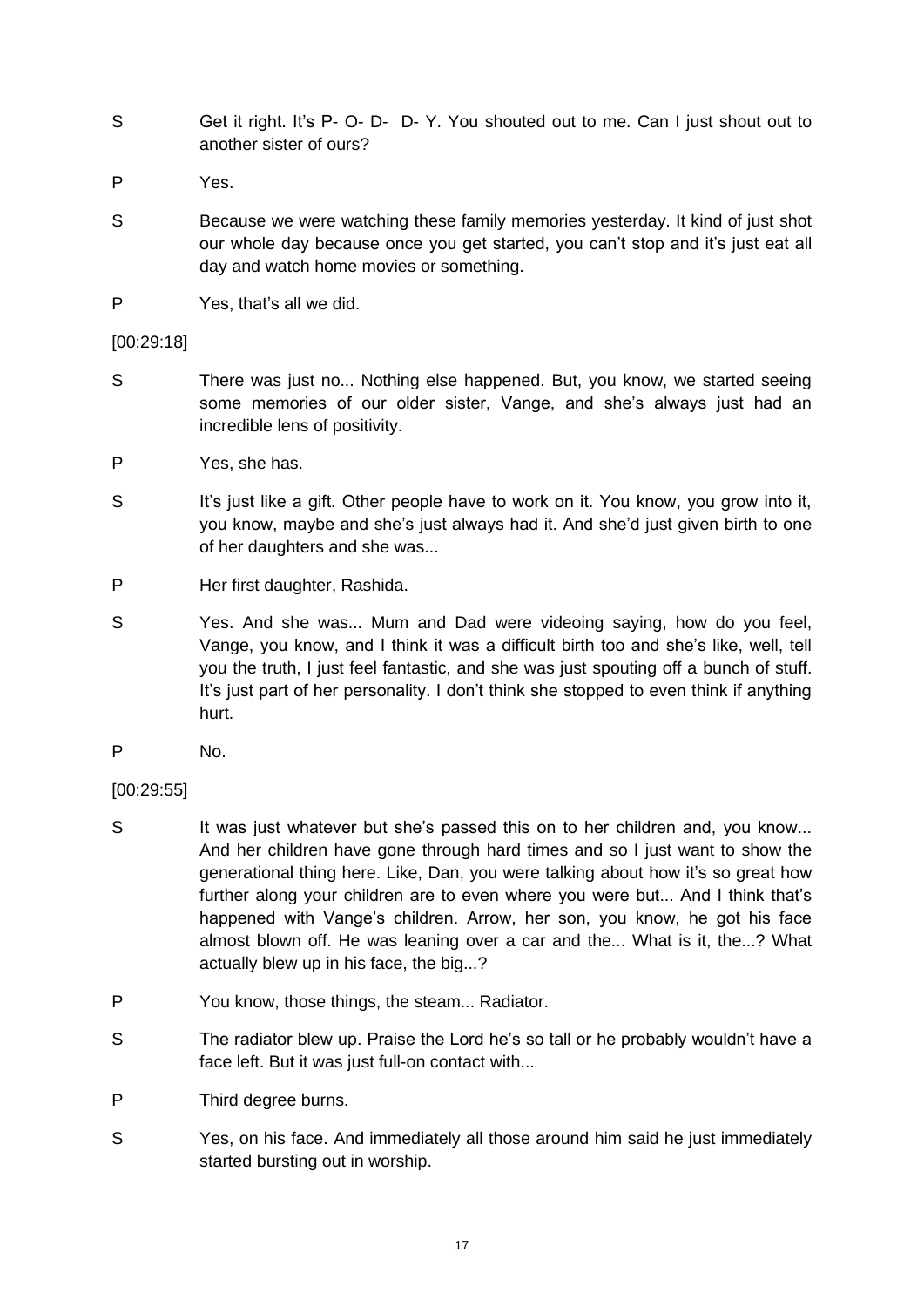P Really?

S Just like... Yes, at the top of his lungs, Jesus, I love you, just like worship song and he ran to a puddle and stuck his face in it and said, bring me a snorkel. It must have been holy spirit ideas and he kept his face under the water and he asked his brothers to bring him a snorkel.

[00:30:56]

- D Someone had a snorkel?
- S You know, they go to Florida all the time. And he said, clean bucket, so after he got his face out of the puddle because he just immediately... He put his... And they said...
- P So, he breathed through a snorkel but he kept his face in the water.
- S And it was his idea. He kept his face in the water.
- P Oh, that's so good.
- S And they said they'd hear these bubbles of worship. That's amazing.
- P That's how he was coping with it, yes.
- S And then he was like... In the ambulance... He was... When the ambulance came, he ran first and like opened the door, like he was the special like, you know...
- P He was putting himself in the ambulance.
- S Yes.

#### [00:31:26]

- D Like my ride is here.
- S Yes. But he was like the... What is that one where they take your car. The valet. He was the valet at like... He was like escorting people and opening the door and hurrying them in, you know.
- D Right this way.
- S Yes, right this way. This is where you sit. But apparently he was just witnessing to everybody in the ambulance and he was in so much agony.
- P Yes.
- S But it just... It made me smile because I thought that came from a generational lens that our sister chose to have. It passed on the generation. So, your lens is like a bacteria.
- P Oh, it passes on.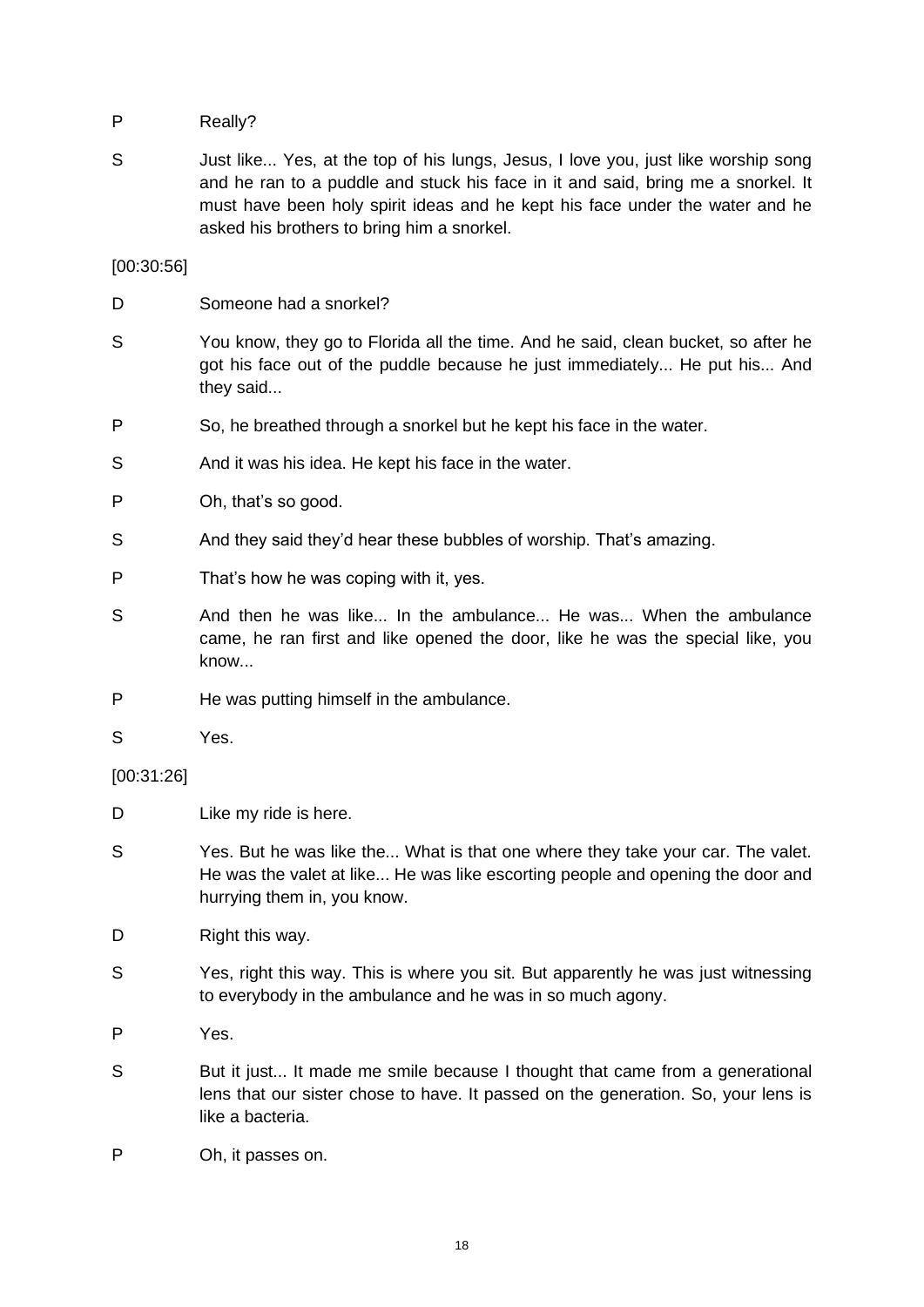- S Your lens passes on. It is so catchy and if you have a negative lens, it could be something you're spreading to your generations to come.
- P Oh, huge, Serene. I am grateful... You know, I feel like God has used us, despite all our flaws and everything, Serene, you know, to encourage others, to help them with their health and things like that. I have to go back to our mother.
- S Yes.

#### [00:32:23]

- P Mum raised us with such encouragement. She always told us, from the very beginning, you girls are destined for big things. There are many times in our life, Serene, we didn't have any big things. We were happy, content in our home, little mothers, and she even said that. She said, that's your big thing. Look at what you're doing with your children. You're the greatest mother. You know, she would encourage us in every single thing and to her us, when we were at home, no one knew who we were, was such a big impactful thing to this world.
- S Oh, huge, yes.
- P And now that the world sort of knows about us too, she's just so encouraging but she always said, you girls are world-changers, you girls are life-changers, I know it. She spoke it into us.
- S Yes, she did. Yes.
- P It was the soil of encouragement that we grew up in and I believe it's reaping rewards now.
- S Yes.

# [00:33:07]

- P And I've said this to my own children because I received it and I want to pass it along and, you know, if you never had that from your own parents, like Dan, you know, grew up in the hood, was a gun-toting drug-selling boy but what are you passing along now? You're passing along this great encouragement. If you never had it doesn't mean you can't give it.
- S Can I say an interesting story? You know, I don't know who listening knows that our publishing company is called Welby Street and actually John and Lesley Pops here, they run... Well, John runs the Welby Street Publishing and Lesley Pops is under that section of it all. But Welby Street was where Pearl and I grew up.
- P In Australia.